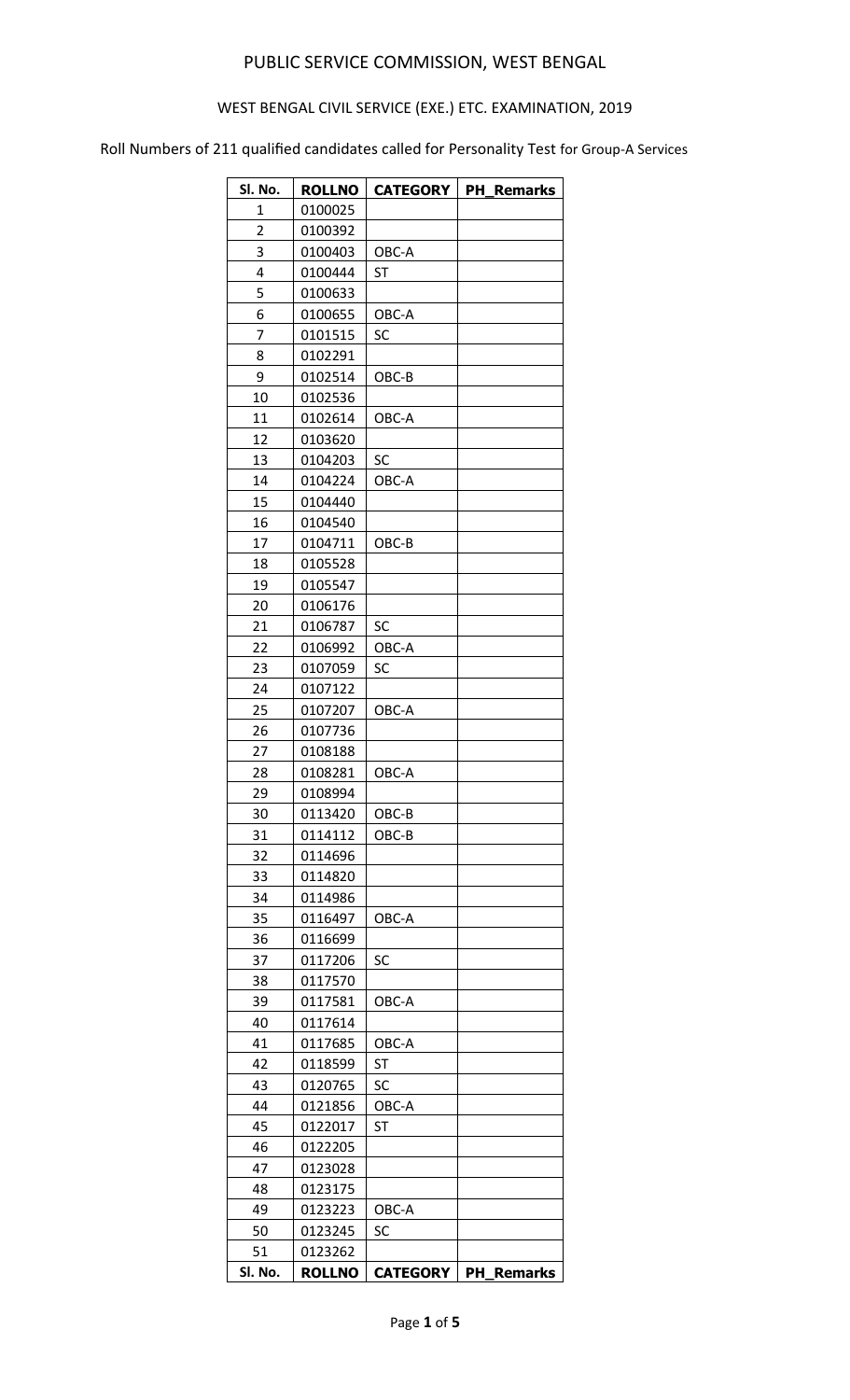# WEST BENGAL CIVIL SERVICE (EXE.) ETC. EXAMINATION, 2019

| 52      | 0123774       | OBC-A           |                   |
|---------|---------------|-----------------|-------------------|
| 53      | 0124029       | OBC-A           |                   |
| 54      | 0125281       |                 |                   |
| 55      | 0125662       | OBC-A           | PH - LV           |
| 56      | 0201059       | SC              |                   |
| 57      | 0201636       |                 |                   |
| 58      | 0204885       | <b>SC</b>       |                   |
| 59      | 0205088       | OBC-A           |                   |
| 60      | 0206111       |                 |                   |
| 61      | 0207932       |                 |                   |
| 62      | 0209018       | SC              |                   |
| 63      | 0209440       | OBC-A           |                   |
| 64      | 0209616       |                 |                   |
| 65      | 0209844       | ST              |                   |
| 66      | 0209902       |                 |                   |
| 67      | 0211604       | OBC-A           |                   |
| 68      | 0212636       |                 |                   |
| 69      | 0212765       |                 |                   |
| 70      | 0212782       |                 |                   |
|         |               |                 |                   |
| 71      | 0213029       | OBC-A           |                   |
| 72      | 0213101       | SC              |                   |
| 73      | 0215132       | OBC-A           |                   |
| 74      | 0215883       |                 |                   |
| 75      | 0300213       |                 |                   |
| 76      | 0300811       | SC              |                   |
| 77      | 0301673       |                 |                   |
| 78      | 0400255       |                 |                   |
| 79      | 0500384       | OBC-A           |                   |
| 80      | 0501483       | SC              |                   |
| 81      | 0501742       | SC              |                   |
| 82      | 0502445       |                 |                   |
| 83      | 0502453       |                 |                   |
| 84      | 0502658       |                 |                   |
| 85      | 0504378       | SC              |                   |
| 86      | 0504456       |                 |                   |
| 87      | 0504772       |                 |                   |
| 88      | 0504817       | OBC-A           |                   |
| 89      | 0504847       |                 |                   |
| 90      | 0504879       | SC              |                   |
| 91      | 0508278       |                 |                   |
| 92      | 0509028       | SC              |                   |
| 93      | 0509050       |                 |                   |
| 94      | 0509234       | OBC-A           |                   |
| 95      | 0510356       | ST              |                   |
| 96      | 0510888       | OBC-A           |                   |
| 97      | 0512033       |                 |                   |
| 98      | 0512664       |                 |                   |
| 99      | 0512761       | OBC-A           |                   |
| 100     | 0514151       |                 |                   |
| 101     | 0515275       |                 |                   |
| 102     | 0515364       | SC              |                   |
| Sl. No. | <b>ROLLNO</b> | <b>CATEGORY</b> | <b>PH Remarks</b> |
| 103     | 0515797       | OBC-A           |                   |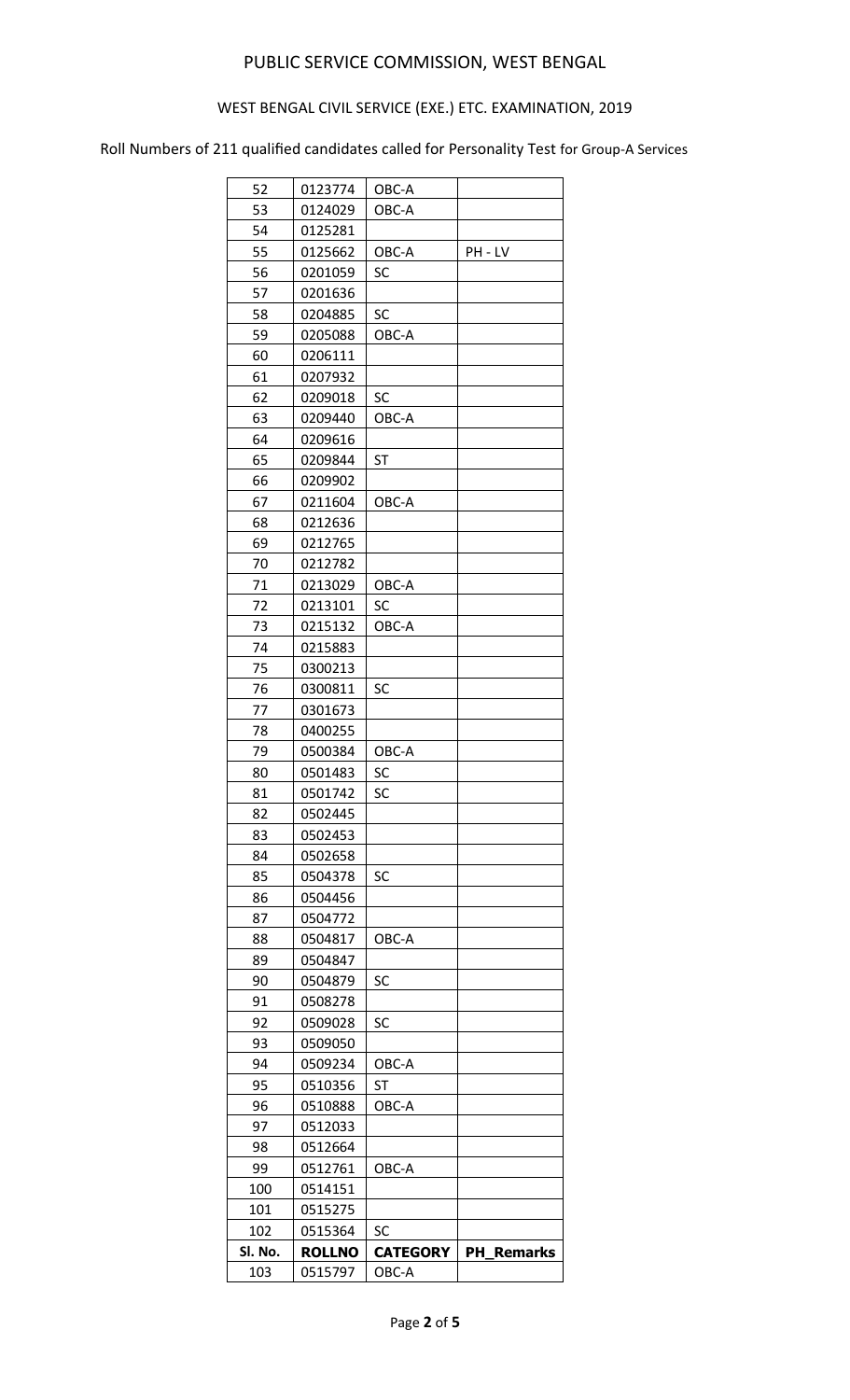# WEST BENGAL CIVIL SERVICE (EXE.) ETC. EXAMINATION, 2019

| 104     | 0517402            | OBC-B           |                   |
|---------|--------------------|-----------------|-------------------|
| 105     | 0518231            | SC              |                   |
| 106     | 0519130            | OBC-B           |                   |
| 107     | 0520642            | SC              |                   |
| 108     | 0521037            |                 |                   |
| 109     | 0521255            | SC              |                   |
| 110     | 0521508            | SC              |                   |
| 111     | 0521563            |                 |                   |
| 112     | 0522027            | SC              |                   |
| 113     | 0522441            |                 |                   |
| 114     | 0523993            |                 | PH - LV           |
| 115     | 0600045            | SC              |                   |
| 116     | 0602335            |                 |                   |
| 117     | 0603903            |                 |                   |
| 118     | 0604868            | OBC-A           |                   |
| 119     | 0605021            | SC              |                   |
| 120     | 0605257            | OBC-A           |                   |
| 121     | 0605346            | OBC-A           |                   |
| 122     | 0605492            | SC              |                   |
| 123     |                    | OBC-B           |                   |
| 124     | 0606062<br>0606141 |                 |                   |
|         |                    |                 |                   |
| 125     | 0606909            | OBC-B           |                   |
| 126     | 0608118            | SC              |                   |
| 127     | 0608792            | SC              |                   |
| 128     | 0610582            | <b>ST</b>       |                   |
| 129     | 0613007            |                 |                   |
| 130     | 0613961            |                 |                   |
| 131     | 0614302            |                 |                   |
| 132     | 0701458            | SC              |                   |
| 133     | 0702121            |                 |                   |
| 134     | 0702663            |                 |                   |
| 135     | 0703945            | OBC-B           |                   |
| 136     | 0704654            |                 |                   |
| 137     | 0705565            |                 |                   |
| 138     | 0706733            |                 |                   |
| 139     | 0706760            |                 |                   |
| 140     | 0707018            | ST              |                   |
| 141     | 0707840            |                 |                   |
| 142     | 0708244            |                 |                   |
| 143     | 0801141            | SC              |                   |
| 144     | 0801219            |                 |                   |
| 145     | 0803471            |                 |                   |
| 146     | 0804737            | SC              |                   |
| 147     | 0804802            | OBC-A           |                   |
| 148     | 0806377            |                 |                   |
| 149     | 0806417            |                 |                   |
| 150     | 0806883            | OBC-A           |                   |
| 151     | 0807778            | OBC-B           |                   |
| 152     | 0807821            | SC              |                   |
| 153     | 0807857            | SC              |                   |
| Sl. No. | <b>ROLLNO</b>      | <b>CATEGORY</b> | <b>PH Remarks</b> |
| 154     | 0808106            |                 |                   |
| 155     | 0808134            | OBC-B           |                   |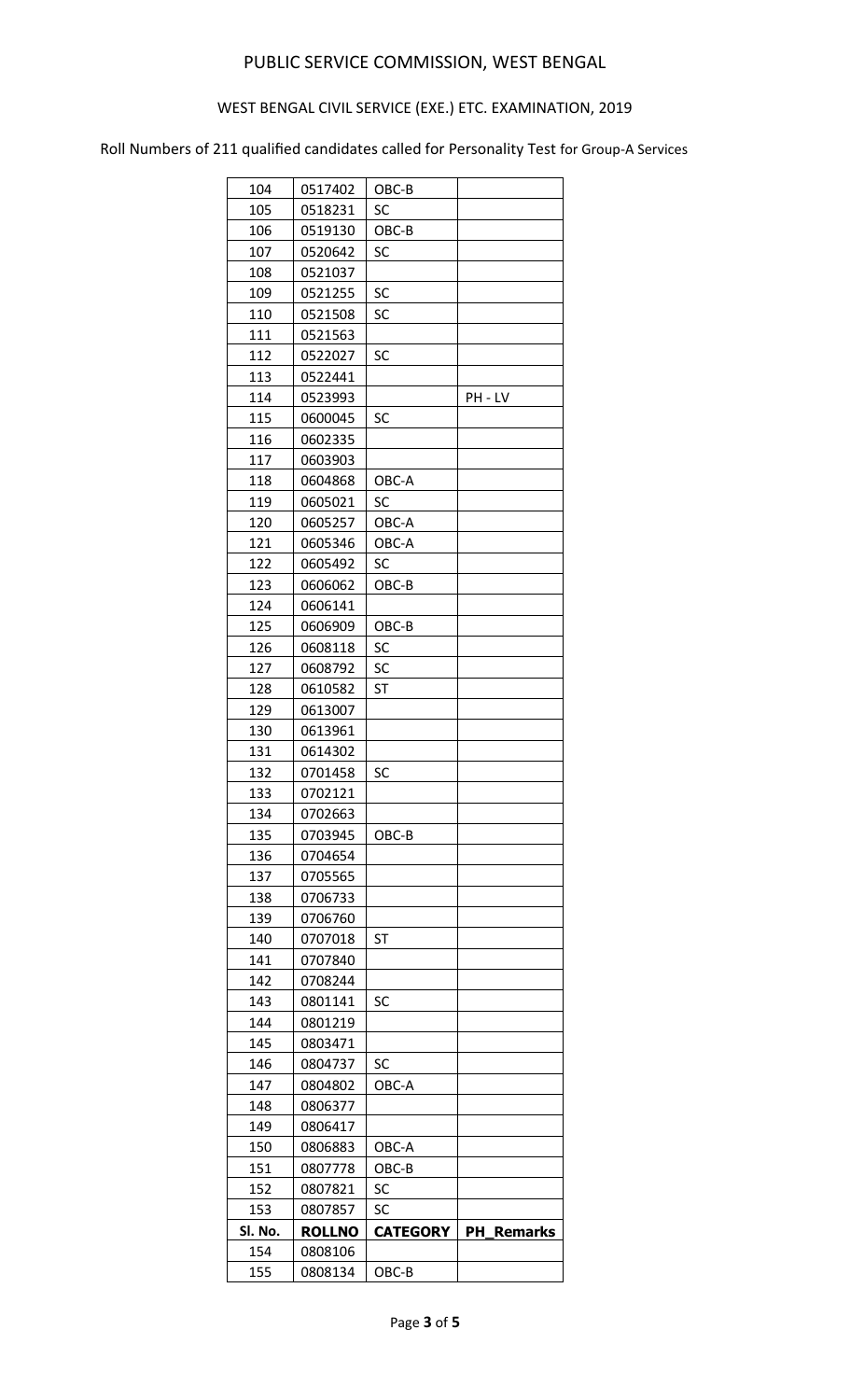# WEST BENGAL CIVIL SERVICE (EXE.) ETC. EXAMINATION, 2019

| 156     | 0808604       | OBC-A           |                      |
|---------|---------------|-----------------|----------------------|
| 157     | 0809396       | OBC-A           |                      |
| 158     | 0809621       |                 |                      |
| 159     | 0810764       | OBC-B           |                      |
| 160     | 0810976       | <b>ST</b>       |                      |
| 161     | 0811937       | SC              |                      |
| 162     | 0812884       |                 |                      |
| 163     | 0813136       |                 |                      |
| 164     | 0900588       |                 |                      |
| 165     | 0900900       |                 |                      |
| 166     | 0902657       | SC              |                      |
| 167     | 0903301       |                 |                      |
| 168     | 0903498       | OBC-B           |                      |
| 169     | 0903746       | OBC-B           |                      |
| 170     | 0906318       |                 |                      |
| 171     | 1006456       |                 |                      |
| 172     | 1008526       | OBC-B           |                      |
| 173     | 1102306       |                 |                      |
| 174     | 1104838       |                 |                      |
| 175     | 1201463       | OBC-B           |                      |
| 176     | 1202084       |                 |                      |
| 177     | 1202194       |                 |                      |
| 178     | 1202487       | OBC-B           |                      |
| 179     | 1202596       | OBC-A           |                      |
| 180     | 1207109       |                 | PH - LV              |
| 181     | 1300882       | SC              |                      |
| 182     | 1301309       | OBC-A           |                      |
| 183     | 1303963       |                 |                      |
| 184     | 1308612       | SC              |                      |
| 185     | 1309245       | SC              |                      |
| 186     | 1309439       | OBC-B           |                      |
| 187     | 1309892       |                 |                      |
| 188     | 1311934       | OBC-A           |                      |
| 189     | 1313441       |                 |                      |
| 190     | 1408657       |                 |                      |
| 191     | 1500708       |                 |                      |
| 192     | 1600415       | SC              |                      |
| 193     | 1701177       | SC              |                      |
| 194     | 1702811       | OBC-B           |                      |
| 195     | 1703051       |                 |                      |
| 196     | 1802726       | ST              |                      |
| 197     | 1803595       |                 |                      |
| 198     | 1803627       |                 |                      |
| 199     | 1803639       |                 |                      |
| 200     | 1803741       |                 |                      |
| 201     | 1804205       | SC              |                      |
| 202     | 1804225       | <b>ST</b>       |                      |
| 203     | 1804476       | SC              |                      |
| 204     | 1804569       | SC              |                      |
| Sl. No. | <b>ROLLNO</b> | <b>CATEGORY</b> | PH<br><b>Remarks</b> |
| 205     | 1807579       |                 |                      |
| 206     | 1807794       | SC              |                      |
| 207     | 1900192       | ST              |                      |
|         |               |                 |                      |